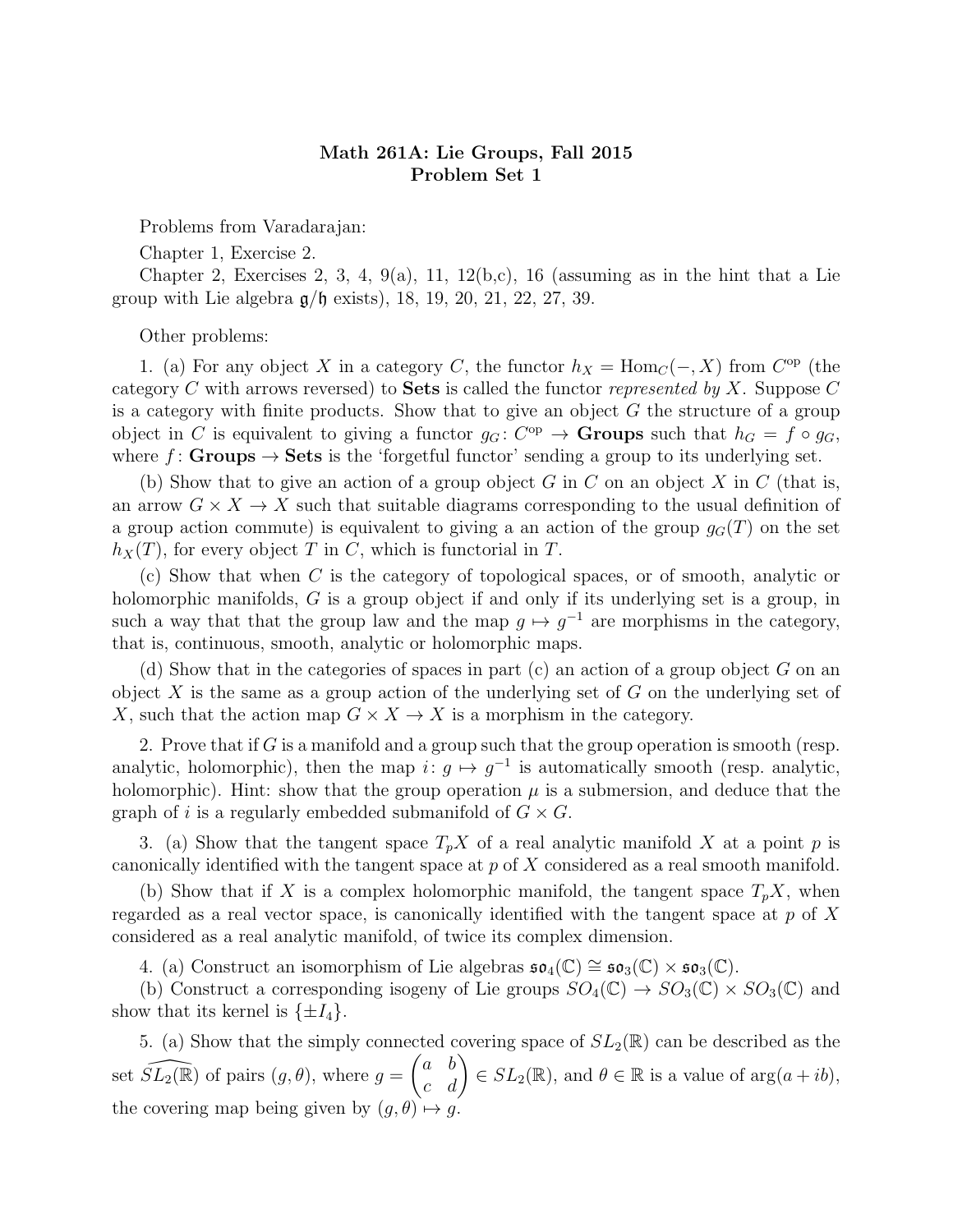(b) Write down the group law on  $\widetilde{SL}_2(\mathbb{R})$  explicitly in terms of g and  $\theta$ . (You will probably find this impossible to express as a simple closed formula.)

6. Let G be the group of Euclidean motions of  $\mathbb{R}^n$ , that is, the semidirect product  $SO(n,\mathbb{R})\ltimes\mathbb{R}^n$ , where  $\mathbb{R}^n$  acts on itself by translations. Describe the Lie algebra  $\mathfrak{g} = \text{Lie}(G)$ and the exponential map  $\exp: \mathfrak{g} \to G$ .

7. Prove that for any Lie group G, if  $x, y \in \text{Lie}(G)$  satisfy  $[x, y] = 0$ , then  $\exp(x + y) = 0$  $\exp(x) \exp(y)$ . (You might do this using either the Baker-Campbell-Hausdoff formula or Chevalley's subgroup theorem. If you use BCH you will need to deal with the fact that  $x, y$ are not assumed to lie in a domain on which the formula converges.)

8. Calculate explicitly, in terms of matrix coordinates, the left and right invariant vector fields  $\lambda_x$  and  $\rho_x$  on  $G = GL_n$  with value  $x \in T_eG = \mathfrak{gl}_n$  at the identity. Then verify directly that  $[\lambda_x, \lambda_y] = \lambda_{[x,y]}$ , where  $[x, y]$  is matrix commutator, and that  $[\rho_x, \rho_y] = -\rho_{[x,y]}$ .

9. In the situation of Problem 8, express the differential  $(d \exp)_x$  of the exponential map at  $x \in \mathfrak{gl}_n$  explicitly in terms of matrix coordinates. Use this to find the vector field  $\xi_y$  on  $\mathfrak{gl}_n$  which is related via exp to  $\lambda_y$ , and verify that the result agrees with the formula

$$
\xi_y(x) = \frac{\text{ad }x}{1 - e^{-\text{ad }x}} y.
$$

On what subset of  $\mathfrak{g}_n$  is  $\xi_y$  defined for all y? How is this related to the locus where d exp is singular, and why?

10. Let T be the tensor algebra over  $\mathbb Q$  on generators X, Y and let F be the Lie subalgebra of T generated by X and Y, with commuator in T as Lie bracket. Note that F is a graded subspace of T, that is, F is the direct sum of its degree components  $F_n = F \cap T_n$ , since if  $a \in T_m$ ,  $b \in T_n$ , then  $[a, b] = ab - ba \in T_{m+n}$ .

For  $q \in T$ , let  $\Theta(q)$  be the operator on F given by subsituting (ad X) for X and (adY) for Y in q. Define a Q-linear map  $\Psi: T \to F$  by  $\Psi(1) = 0$  and  $\Psi(qZ) = \Theta(q)Z$  for  $Z = X, Y$ .

Explicitly, given a tensor monomial  $Z_1 \cdots Z_n \in T$ , where each  $Z_i$  is either X or Y, we have

 $\Psi(Z_1 \cdots Z_n) = (\text{ad }Z_1) \cdots (\text{ad }Z_{n-1}) Z_n.$ 

(a) Using the fact that ad:  $F \to \text{End}_{\mathbb{Q}}(F)$  is a Lie algebra homomorphism, conclude that  $\Theta(q) = \text{ad } q \text{ if } q \in F.$ 

(b) Show that  $F_n = (ad X)F_{n-1} + (ad Y)F_{n-1}$ . In other words, Lie bracket monomials  $(\text{ad }Z_1)\cdots(\text{ad }Z_{n-1})Z_n$  span F (but are not linearly independent).

(c) Prove that  $\Psi(p) = np$  if  $p \in F_n$ , by induction on n, using (a) and (b).

(d) Let  $B(X,Y) = X + Y + \frac{1}{2}$  $\frac{1}{2}[X, Y] + \cdots$  be the Baker-Campbell-Hausdorff series. We can consider  $B(tX,tY) = (X + Y)t + \frac{1}{2}$  $\frac{1}{2}[X,Y]t^2 + \cdots$  as a formal power series in t whose coefficient of  $t^n$  belongs to  $F_n$  and thus to  $T_n$ . As such, it is just the formal logarithm  $\log(e^{tX}e^{tY})$ , where  $\log(1+\phi(t)) = \sum_{k=1}^{\infty}(-1)^{k-1}\phi(t)^k/k$  for any series  $\phi(t)$  with coefficients in T and zero constant term.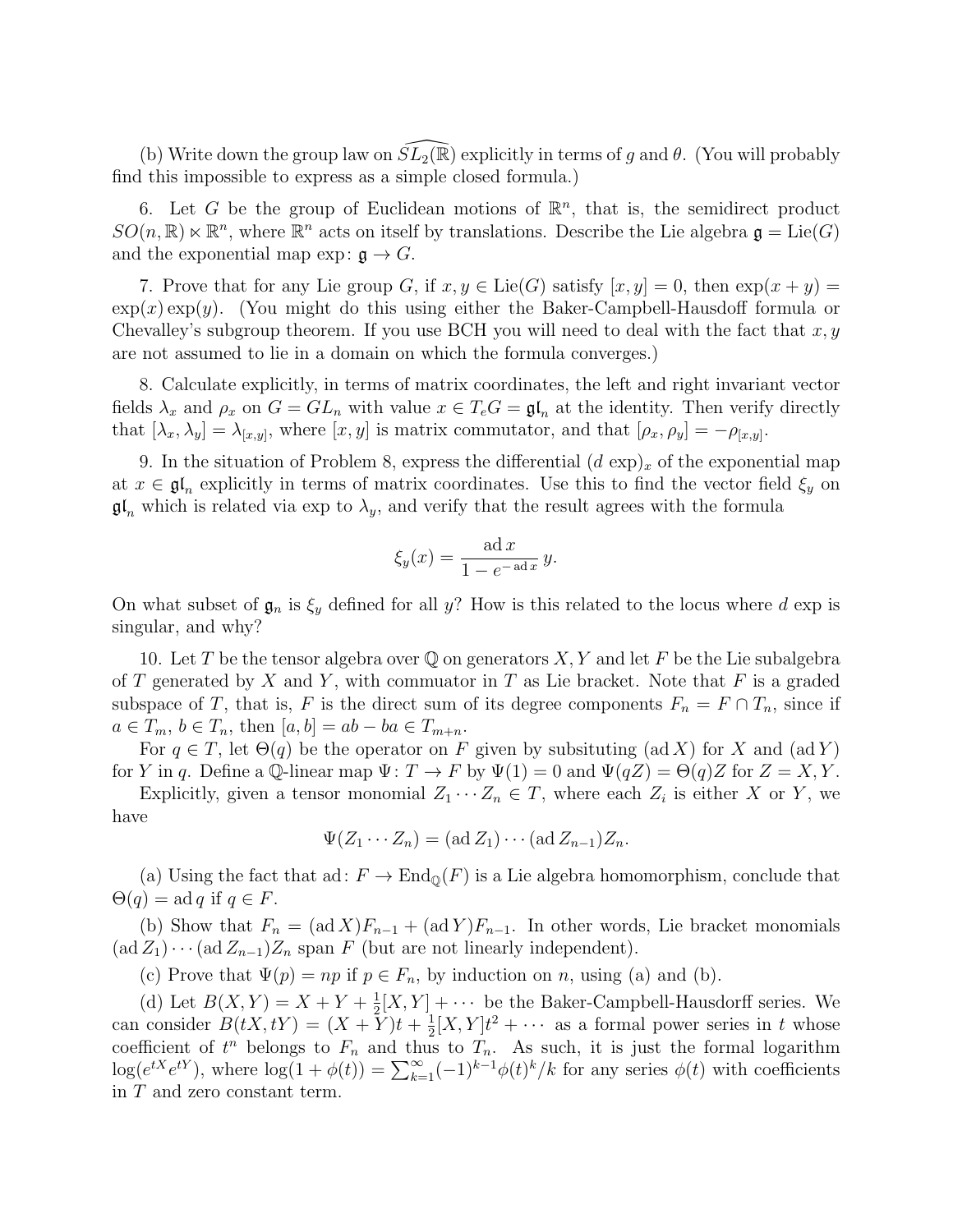Use this to obtain the explicit formula, due to Dynkin,

$$
B(tX, tY) = \sum_{k=1}^{\infty} \frac{(-1)^{k-1}}{k} \sum_{p_1+q_1 \ge 1, \dots, p_k+q_k \ge 1} \frac{\Psi(X^{p_1}Y^{q_1} \cdots X^{p_k}Y^{q_k})}{p_1!q_1! \cdots p_k!q_k! (\sum p_i + \sum q_i)} t^{\sum p_i + \sum q_i}
$$

11. (a) Let  $\phi: S^2 \to \mathbb{CP}^1$  be the map given by stereographic projection from the north pole of  $S^2$  to the complex plane  $\mathbb C$ , with  $\phi$  mapping the south pole to 0, the equator to the unit circle  $\{|z|=1\}$ , and the north pole to  $\infty$ . Verify that  $\phi$  is an isometry between the standard angle metric on  $S^2$  and the Fubini-Study metric on  $\mathbb{CP}^1$  given by  $d(\overline{x}, \overline{y}) = 2 \cos^{-1} |(x, y)|$ , where  $x, y \in \mathbb{C}^2$  are unit vectors.

(b) Work out the resulting Lie group homomorphism  $\psi: U(2) \rightarrow SO(3)$  in explicit coordinates, *i.e.*, find the entries of the  $3 \times 3$  real orthogonal matrix  $\psi(A)$  in terms of the entries of the  $2 \times 2$  complex unitary matrix A.

12. Construct an isomorphism of  $GL(n,\mathbb{C})$  (as a Lie group and an algebraic group) with a closed subgroup of  $SL(n+1,\mathbb{C})$ .

13. Show that the map  $\mathbb{C}^* \times SL(n, \mathbb{C}) \to GL(n, \mathbb{C})$  given by  $(z, g) \mapsto zg$  is a surjective homomorphism of Lie and algebraic groups, find its kernel, and describe the corresponding homomorphism of Lie algebras.

14. The free Lie algebra on generators  $X_i$  over a field k is a Lie algebra F over k with generators  $X_i$  and only the relations that follow from the Lie algebra axioms. More precisely,  $F$ , together with its distinguished elements  $X_i$ , is characterized by the property that for every Lie algebra g over k and system of elements  $x_i \in \mathfrak{g}$ , there is a unique Lie algebra homomorphism  $F \to \mathfrak{g}$  sending  $X_i$  to  $x_i$ .

(a) Show that an  $F$  module is just a vector space  $V$  together with arbitrary endomorphisms  $\xi_i = \rho(X_i)$ .

(b) Deduce that the universal enveloping algebra of  $F$  is the tensor algebra  $T$  over  $k$  on the generators  $X_i$ . (This is slightly subtle. It is clear from (a) that the associative algebras  $T$  and  $\mathfrak{A}(F)$  have canonically equivalent categories of modules, but not entirely obvious that this implies that T and  $\mathfrak{A}(F)$  are isomorphic.)

(c) Using Poincaré-Birkhoff-Witt, deduce that  $F$  is isomorphic to the Lie subalgebra of T generated by the elements  $X_i$ , where we regard T as a Lie algebra with commutator as the Lie bracket.

(d) Assume now that the set of generators  $X_i$  is a finite set  $\{X_1, \ldots, X_n\}$ , so that the graded algebras T and F have finite dimension in each degree. In particular,  $t_d = \dim(T_d)$  $n^d$  is the number of words (or tensor monomials) of length d in the n letters  $X_i$ , with generating function

$$
\sum_{d} t_d z^d = \frac{1}{1 - nz}.
$$

Show that  $f_d = \dim(F_d)$  is characterized by the identity

$$
\prod_{d} \frac{1}{(1-z^d)^{f_d}} = \frac{1}{1-nz}.
$$